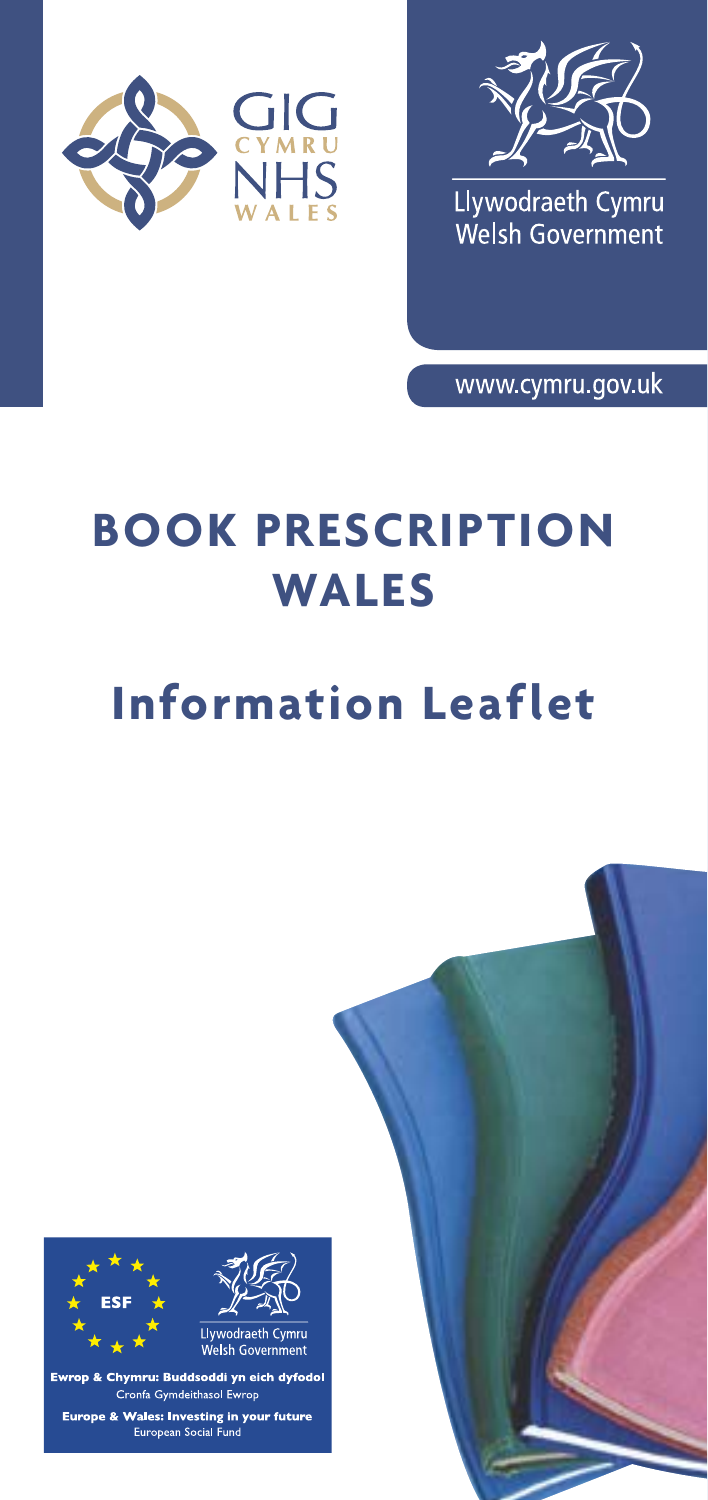Book Prescription Wales is a scheme that aims to help people with mild to moderate emotional problems to make use of high quality self-help books that have been specially selected by psychologists and counsellors working in Wales.

This highly successful scheme involves a GP or other health professional prescribing a therapy book which is available to borrow from any branch library across Wales. The scheme includes books on many of the common psychological problems that people experience, including depression, stress, eating disorders, obsessive-compulsive problems, panic, anger and low self esteem. There are also books for those people who are having severe memory problems and their families.

Many people feel stressed, anxious or depressed and need help in controlling their feelings and their actions. The emotional problems they are experiencing may be putting at risk their jobs and relationships. However we now know that work and flexible supportive employment is actually beneficial to health and speeds up the recovery process. The BPW service has been part funded by the Wellbeing through Work (WtW) project.

This project supports individuals in the Swansea, Neath Port Talbot and Bridgend area who have work limiting health conditions such as mental health problems - to stay in their jobs. WtW has incorporated BPW into its programme of support.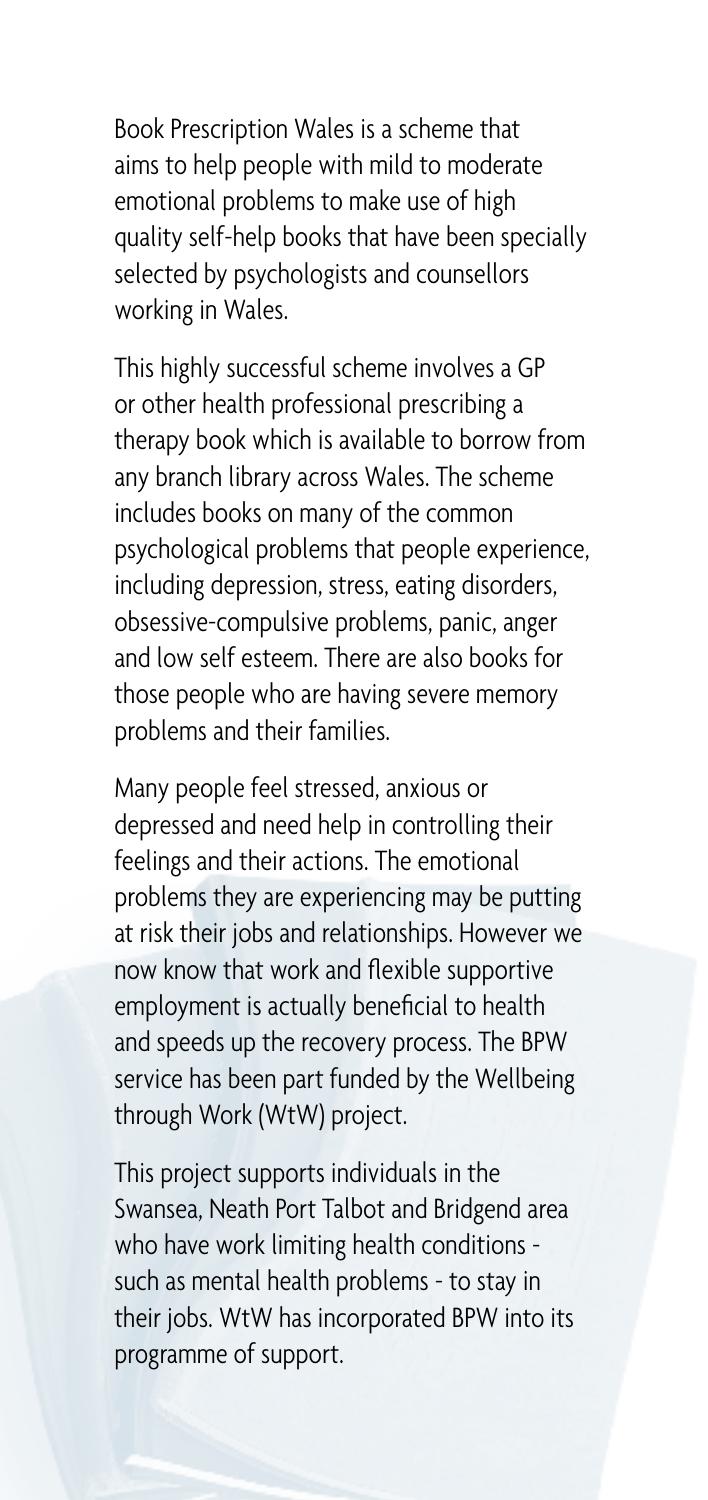It has been shown many times that the best self-help books really can help people to deal with emotional issues. This scheme has identified some of the very best books and makes them easily available to people who may benefit from the information, guidance and tips that they contain.

Many of the books present self-help versions of the kind of therapy that would be given by a professional. In many cases they present complete step-by-step treatment programmes with exercises, self-assessments, diary sheets etc to be completed by the reader.

If you are given a book prescription it will indicate the length of time for which the book may be borrowed from the library. If you wish to extend this time, you may find that the loan can be renewed (check with the library on this). In addition, some people find a book so useful that they wish to have their own copy. All of the recommended books should be available for purchase through a good book store or through an internet bookseller. If you do buy your own copy, please return the library copy as soon as possible.

The Book Prescription Wales books have been recommended by people who have used them previously and found them helpful. Like other 'self-help' methods, it will need some effort on your part. You might wish to set aside some special regular time to read the book and to follow any advice or instructions it contains.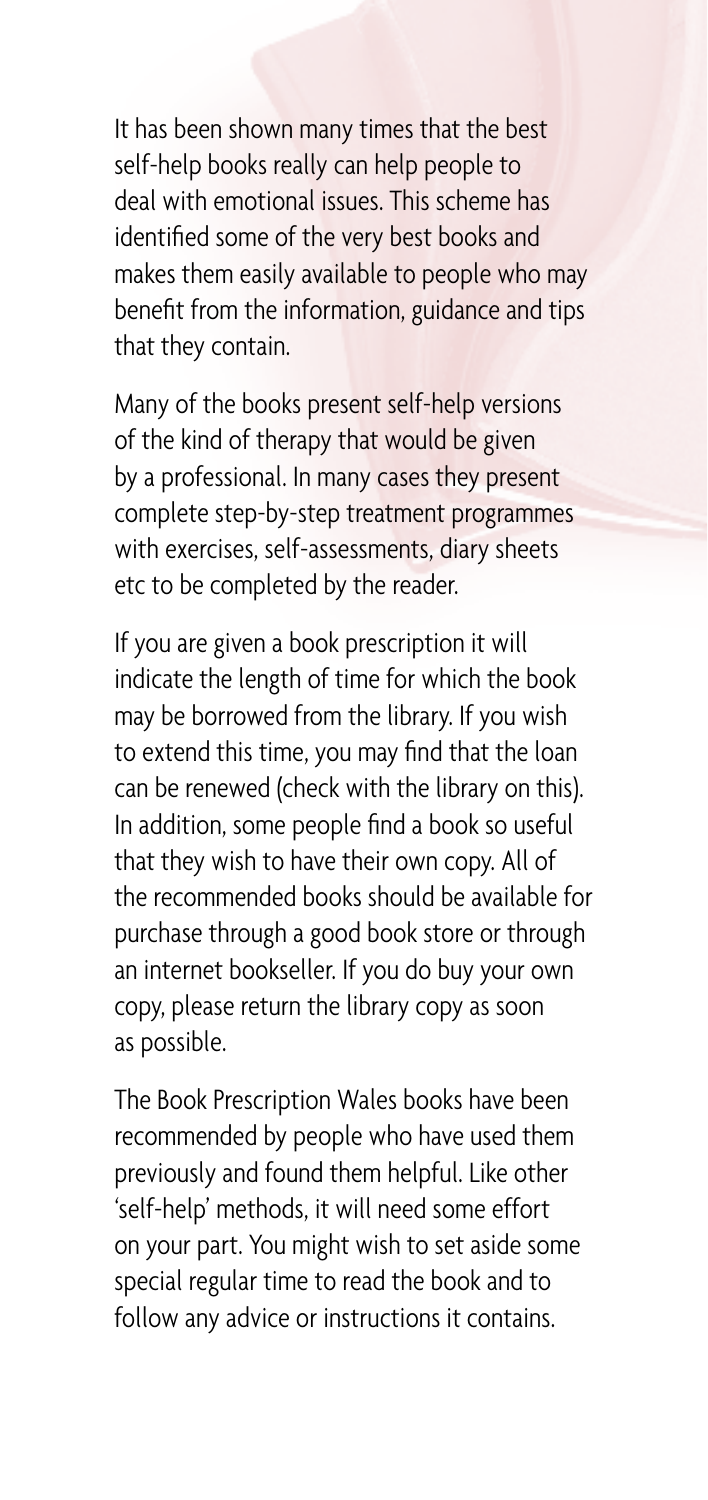Please treat the book as you would any other library book and do not mark or write on it.

If the book includes 'exercises' or questionnaires, please make your own copy of the material and use this for your work.

If you require additional support and are employed and live or work in Swansea, Neath Port Talbot and Bridgend, then you will have access to a confidential helpline. delivered by a professional team of experienced advisors.

For more information visit:

www.wellbeingthroughwork.org or www.nliah.wales.nhs.uk

or call: 0845 601 7556.

#### Some questions you may have

#### Do I have to be a member of the library to use this service?

No, you don't have to be an existing member of the library. If you are not a member then you may be asked to sign a membership form when you take your book prescription into the library. You may or may not wish to use this to borrow additional, non-prescribed, books.

#### What if the book is unavailable?

Each of the branch libraries has at least one copy of the books on the Book Prescription Wales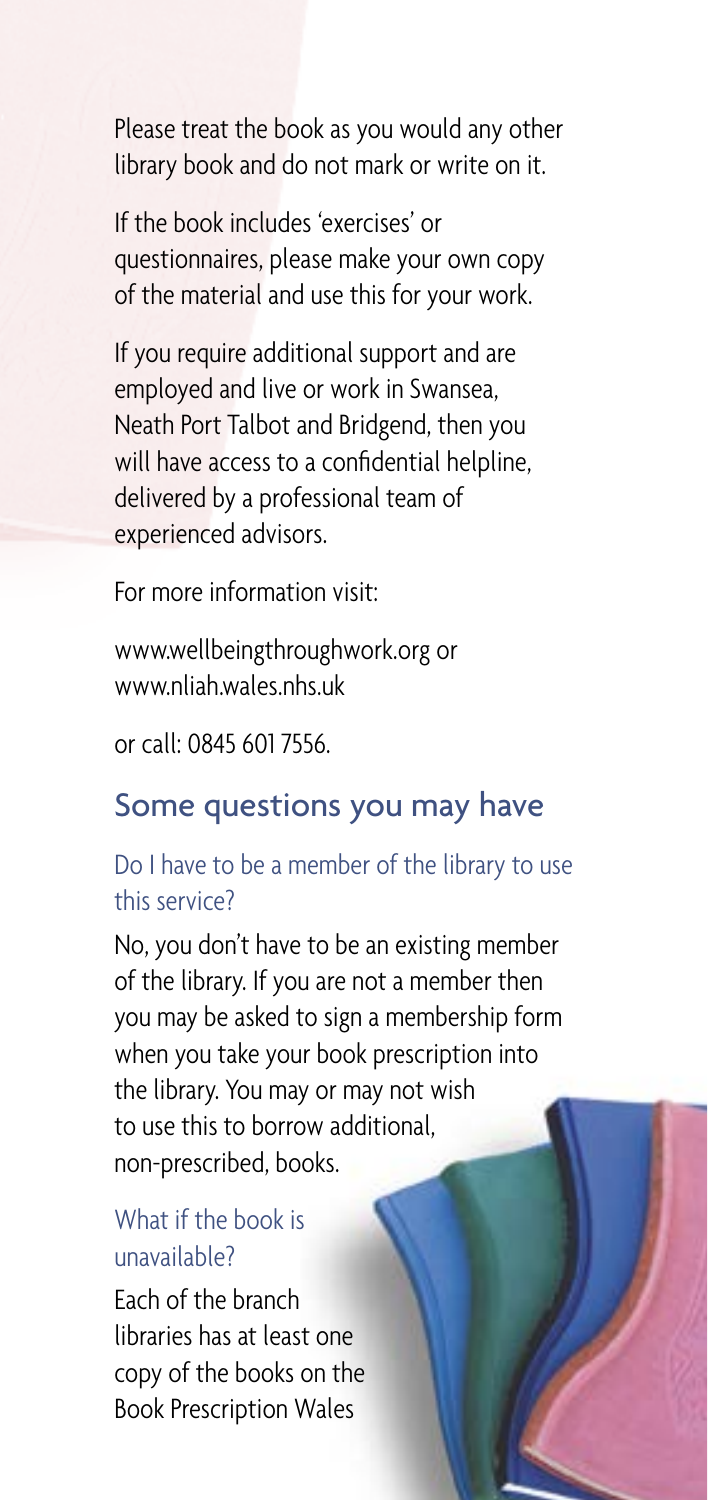scheme. If all copies are on loan to other readers, then the branch will obtain a copy from another branch.

## Can books really help?

Yes, there is very good evidence that books can help people who have emotional problems. The books on the prescription list have been specially chosen for their high quality. Of course, not everyone will be helped in this way. Effectiveness does depend on how much effort the reader puts into following the guidance given by the book.

## Is the service confidential?

If you are given a Book Prescription Wales prescription, you can take it to the library or get someone else to take it for you. The library staff are professionals and will treat you with respect. This means that they will not divulge any information about who is borrowing a book or what the book is about. Think of the library staff as you would think of your local pharmacist - as someone who can deliver what is prescribed with professional expertise and ethical practice.

## What if the book doesn't help?

We know that the books on the list often do prove useful, but they are not going to be effective for everyone. If you have really tried hard to use the book, but find that your difficulty or distress persists, then you will need to return to your GP (or to make further contact with the professional who prescribed the book) so that further advice can be obtained.